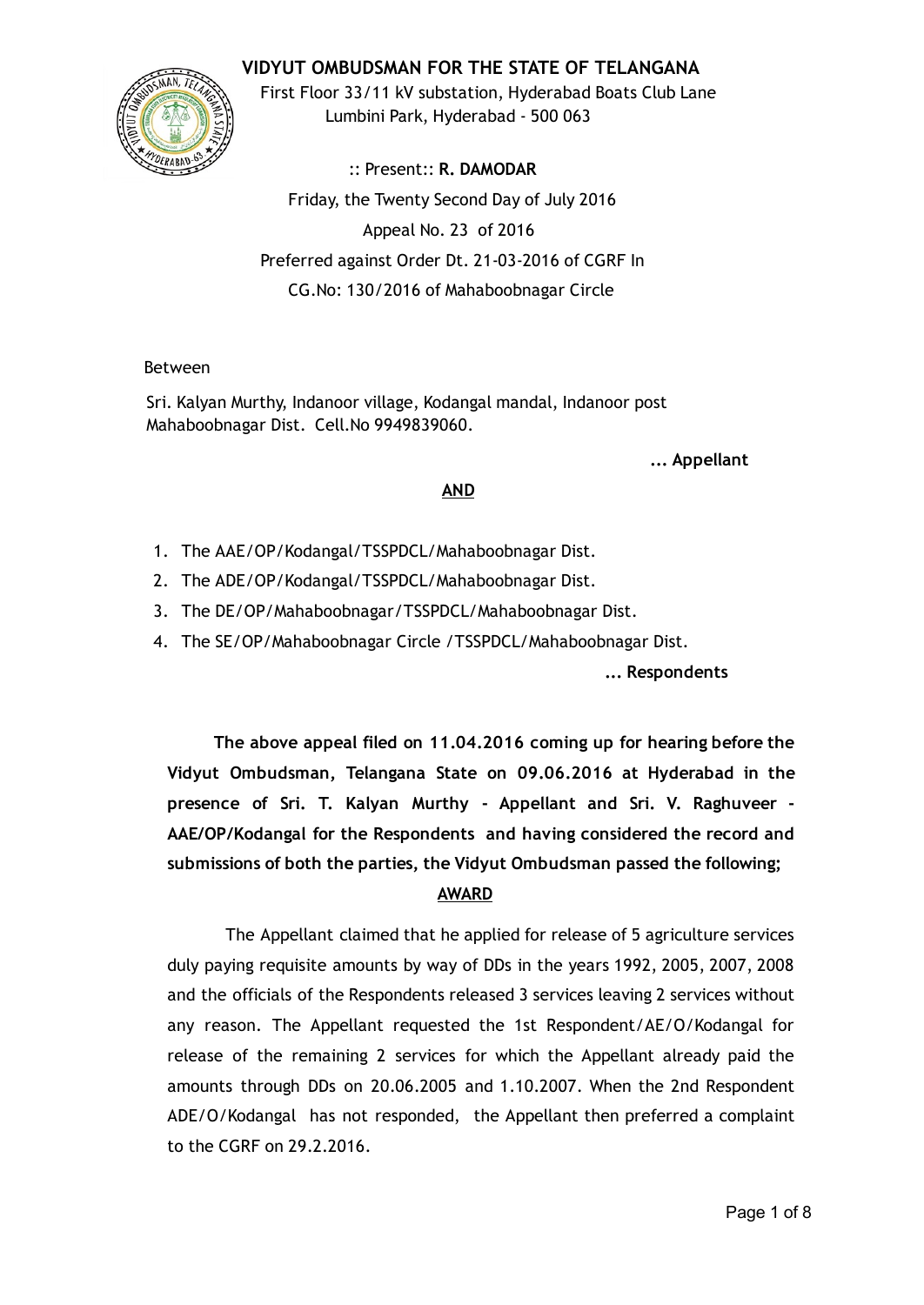2. On behalf of the Respondents, the 1st Respondent/AEE/O/Kodangal through his letter dt.30.08.2015 after verification of the available records stated as follows:

i. An application was received in the year January 1992 vide DD Nos. 376828 and 376829 Date:03‐01‐2992, in the name of Sri.Kalyanmurthy at Ravulapally village in Kodangal Mandal and the same was released vide SC.No. K712000179 in the year January,1992.

ii. Two applications were received in October, 2008 vide DD Nos. 590965, 590967 Date:17‐10‐2008 (for Rs 1,000/‐, Rs 4,650/‐ and Rs 5,650/‐) in the name of Sri.Srikanth Rao S/o Kalyanmurthy at Ravulapally Village in Kodangal Mandal and the services were released vide SC.No. K712000442 and K712000443 in Sy.No.70 in Ravulapally(V) in March,2009.

iii. An application was received in October,2007 along with DD No.s 884185 Dt. 01.10.2007, (Rs 5,650/-) in the name of Sri.T.Partha Sarathi S/o. Ananthasen Rao at Angadi Raichur Village in Kodangal Mandal and it was sent for release of agriculture revenue return to Sub-ERO/Kodangal duly allotting SC.No. 441 in Sy.No.582 in Angadi Raichur(V) vide D.No.3356 dt.26.12.2007 by the concerned ADE/OP/Kodangal in the year 2007. But the concerned JAO/ERO/Kodangal has not released the service till now and SC No. 441 was allotted to another consumer of the same village.

iv. The DD Nos. 799967 and 799968 Dt.20‐06‐2005 (for Rs 125/‐ and Rs 600/‐) were not received in this office as per the available office records. The consumer has neither submitted applications with Demand Drafts, nor the particulars of the above said Demand Drafts are available. Hence, the services were not released in the absence of payment.

3. The 2nd Respondent ADE/OP/Kodangal vide letter Dt.12.02.2016 submitted that Sri. Kalyan Murthy R/o Indanoor(V) in Kodangal has approached the CGRF and Vidyut Ombudsman for releasing of 2 Nos. agriculture services. He stated that one agriculture service was released vide SC.No. K712000646 on 28.12.2015 and the second agriculture service was released vide SC No. K712000647 on 30.01.2016.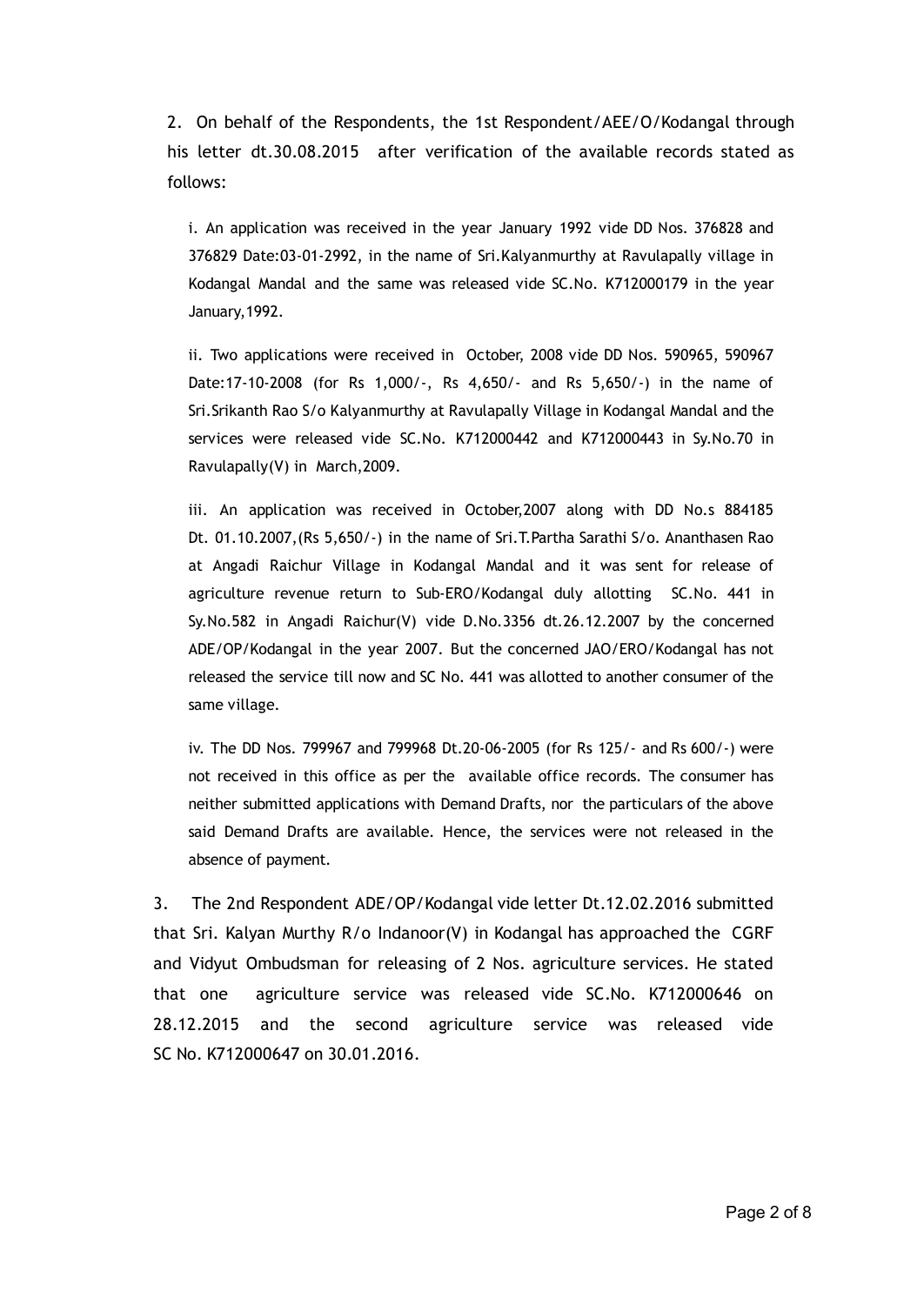4. The 1st Respondent additionally stated that the Agriculture service SC No. 646 was released as per the final order given by the CGRF in CG No. 76/2015,Mahaboobnagar Circle (subject matter of disposed of Appeal No. 80 of 2015).

5. Before the CGRF, the Appellant stated that he applied for an agriculture connection in the year 2005 and it was released in the year 2016 after 11 long years and sought compensation for the delay in connection with release of SC No. 646. The 2nd Respondent ADE/O/Kodangal stated that Agriculture connection SC No. 646 was released as per the orders of Vidyut Ombudsman and that there are no records available in the section office and sub division office/Kodangal regarding further details.

6. The CGRF observed that in Appeal No. 80 of 2015, the Vidyut Ombudsman, after conducting detailed enquiry, ordered payment of compensation of Rs 1,86,100/‐ for the delay on the part of the Respondents in releasing the two leftover agriculture services from 10.3.2008 to 30.01.2016 as per the Guaranteed Standards of Performance and the CGRF, by observing that the 2nd leftover service was released on 30.01.2016 and the left over delay was only 30 days and thus the Appellant became eligible for compensation for Rs 3000/‐ only, since a major portion of the compensation was covered already in the orders in Appeal No. 80 of 2015.

7. Aggrieved and not satisfied with the impugned orders, the Appellant preferred the present Appeal stating that the service connection No. 646 was released with a delay of 10 years and 7 months and caused huge loss of crop and mental agony to him and sought compensation of Rs 2,34,900/‐ for the delay caused, at the same time pleading that the current staff of the DISCOM may not be held responsible for the acts of the earlier staff.

8. The 2nd Respondent ADE/O/Kodangal through his reply dated 16.5.2016 claimed that he verified the records with reference to the complaints lodged by the Appellant and stated as follows:

a). The DD Nos 799967, 799968 and 979393 of 20.06.2005(for Rs 125/‐,Rs 5000/‐ and Rs 600/‐) were received in the office on 21.06.2005 and the service was not released during that period and it was released on 28.12.2015 vide SC.No. K712000646.

b). The DD Nos. 884185 dt.01.10.2007 (for Rs 5650/‐) was registered in the office in the name of Sri. T. Parthasarathy S/o. Ananthasen Rao at Angadi Raichur village in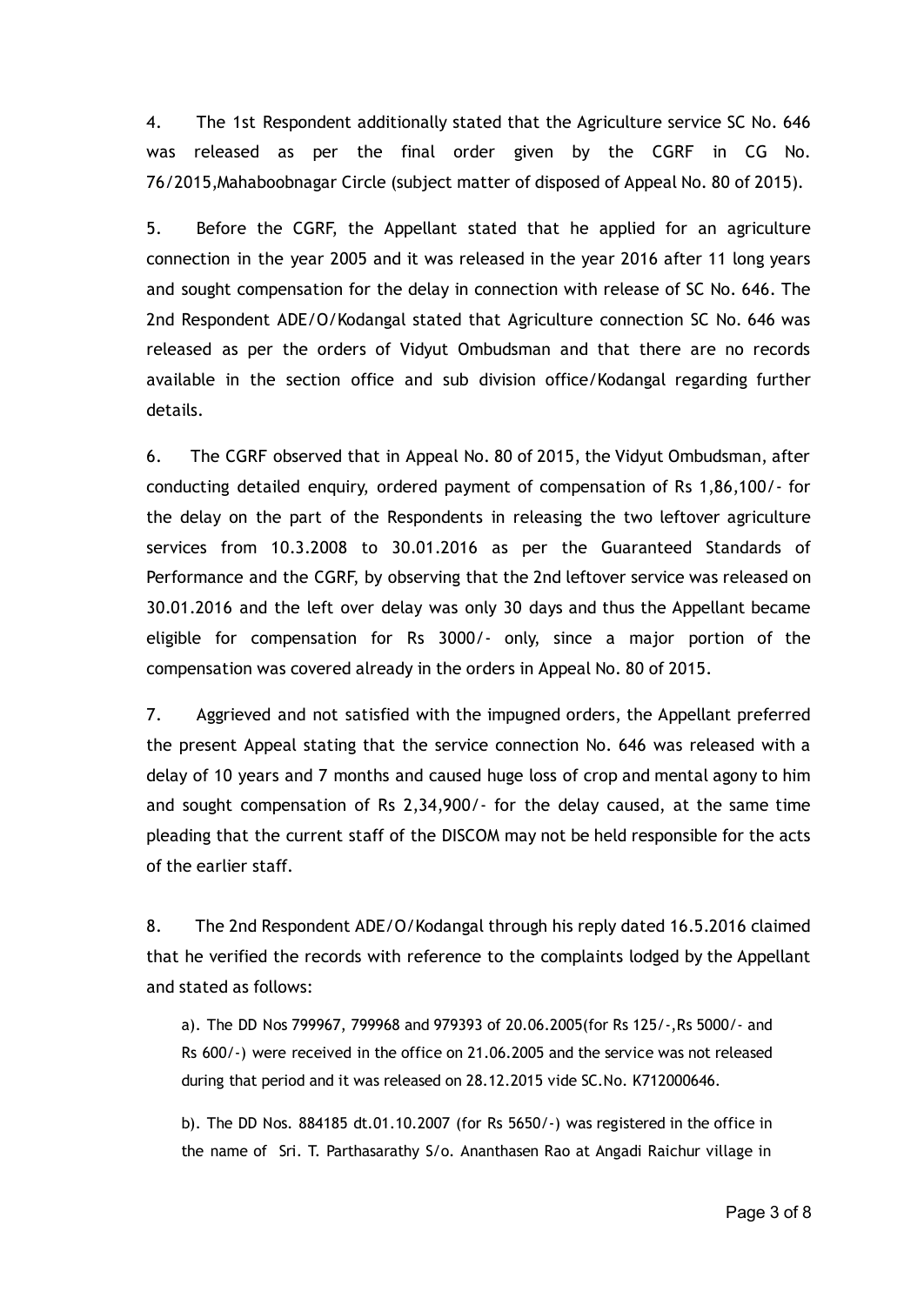Kodangal Mandal and the same was submitted to the Sub‐ERO /Kodangal for release of agriculture service. But the service was not released due to double service No. allotted in that period.

c). The complainant Sri. Kalyanmurthy stated that the above DDs belong to him and an acknowledgement is available on DD Xerox copy and still the second service was not released.

d). The Appellant in the Appeal gave a representation to this office stating that "The DD No. 884185 dt.01.10.2007 does not belong to him and sought information about his application status?". On Appeal the Ombudsman passed an Order dt. 13.01.2016 (Appeal no 80/2015) directing release of agriculture connection in the name of Sri. kalyanmurthy and as per the Ombudsman's directions, the second service connection was released on 30.01.2016 vide SC No. K712000647.

e). During this period, the release of agriculture services was mandated to be routed through CSC(Customer Service Centers) by online. After CGRF passed orders, it took time for verification of old records to trace out the facts.

9. The 2nd Respondent further stated that the Vidyut Ombudsman awarded compensation to the Appellant vide orders dt. 13.01.2016 in Appeal No. 80 of 2015 for the period from 10.3.2008 to 31.12.2015 for the delay caused in releasing the 2nd Service. The CGRF ordered compensation to the Appellant from 1.1.2016 to 30.01.2016 and as per the orders in the Appeal No. 80 of 2015 dt. 13.01.2016, the service connection was released. The second Respondent stated that in view of the delay in releasing the Service Connection, the Appellant faced inconvenience and that it will not be repeated in future.

10. The efforts made to get the matter settled at mediation have not been fruitful and therefore, the matter is being disposed of on merits.

- 11. On the basis of the material on record, the following issues arise for disposal:
	- i. Whether the appellant is entitled to compensation? If so what is the delay and also the compensation amount?
	- ii. Whether the impugned orders are liable to be set aside?

#### Issues 1 & 2

12. For disposal of the present Appeal, a reference to Appeal No. 80 of 2015 filed against orders dt. 18.09.2015 in CG No. 76 of 2015 of Mahaboobnagar circle is found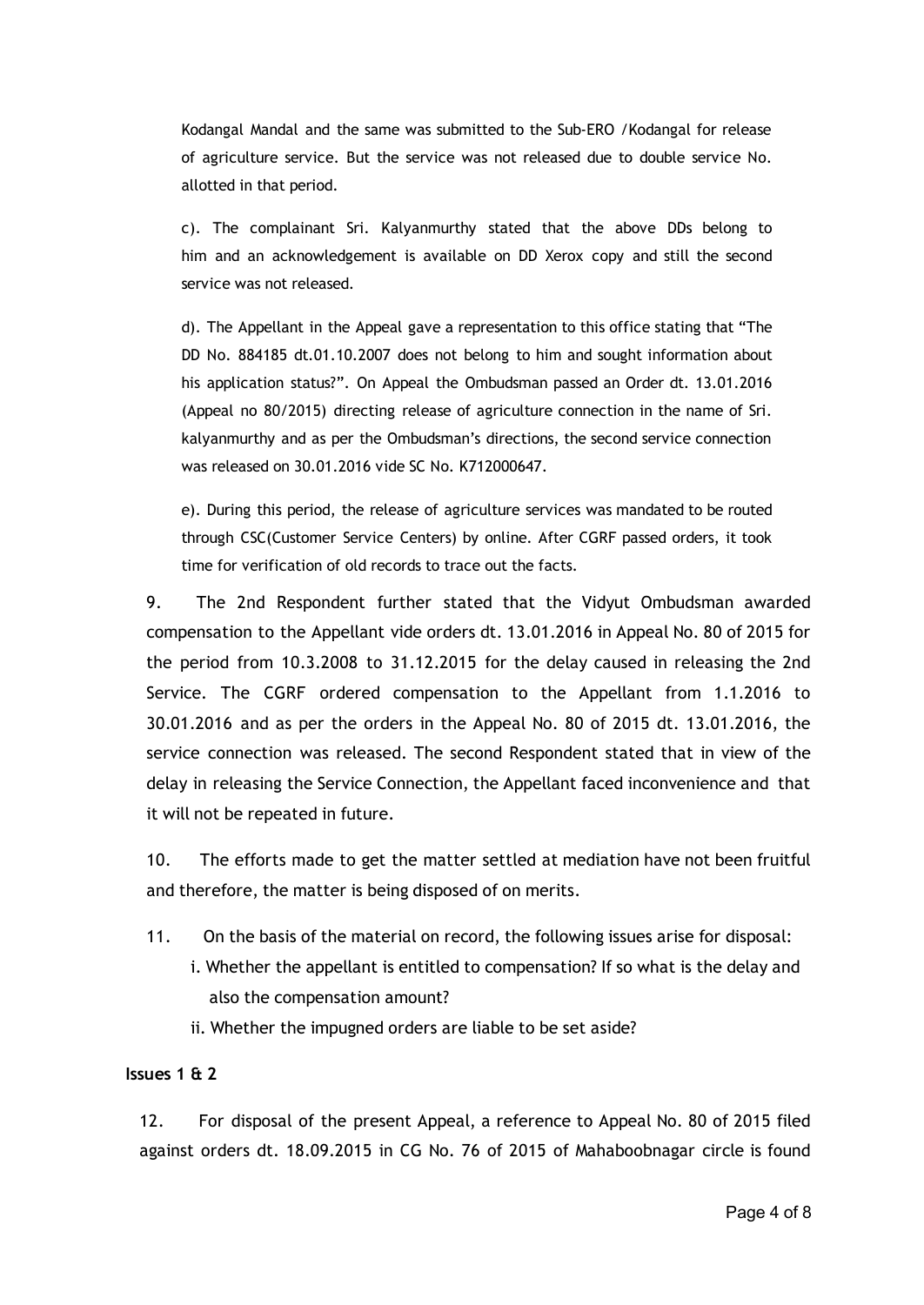necessary, because the issue regarding delay in releasing two service connections (including the present connection) has come up in the present Appeal too.

13. The appellant preferred Appeal No. 80/2015 for release of two service connections along with claim compensation, one applied in the year 2005 & one in 2007 wherein due to non availability of records pertaining to DD's paid in the year, 2005 the service connection was denied and compensation of Rs.1,86,100/‐ (from 10.03.2008 to 31.12.2015) was awarded for delay in release of service applied in 2007 with DD No. 884185, which was released with SC No. K712 000 646 on 28.12.2015 and another service for want of record has not been considered which is the subject matter in the present appeal. Now ADE/R2 of Mahabubnagar by ADE/OP/Kodangal admitted that the DD's were received in the office on dt 21.06.2005, and services were not released at that time and one service was released on 28.12.2015 and another service was released on 30.01.2016, with delay(the present service). Under these circumstances, compensation has to be awarded for the delay in release of service No.646 from 21.6.2005 ( date of application) to 30.01.2016 (date of release of Service Connection).

| Sl.No. | Date of<br>Application | DD.No.                     | Amount                             | SC.No.     | Date of<br>release | Delay in<br>release of<br>service              |
|--------|------------------------|----------------------------|------------------------------------|------------|--------------------|------------------------------------------------|
|        | 10.12.2007             | 884185                     | Rs 5,650/-                         | K712000646 | 28.12.2015         | 2850 days<br>(Covered by<br>present<br>Appeal) |
| 2      | 21.06.2005             | 799967<br>799968<br>979393 | Rs 125/-<br>Rs 5,000/-<br>Rs 600/- | K712000647 | 30.01.2016         | 3782 days                                      |

14. The details of release of both the services are as follows:

15. The Appellant claimed compensation significantly for delay in release of the said two services(as single consumer) in the Appeal No. 80 of 2015. The suitable compensation has already been awarded for an amount of Rs 1,86,100/‐. The compensation now sought for the another service applied in 2005 with DD.Nos. 799967, 799968 and 979393 works out to 3782 ‐ 2850 days = 932 days which is not covered by Appeal No. 80/2015. The Appellant is entitled compensation for the delay of 932 days which is calculated as follows: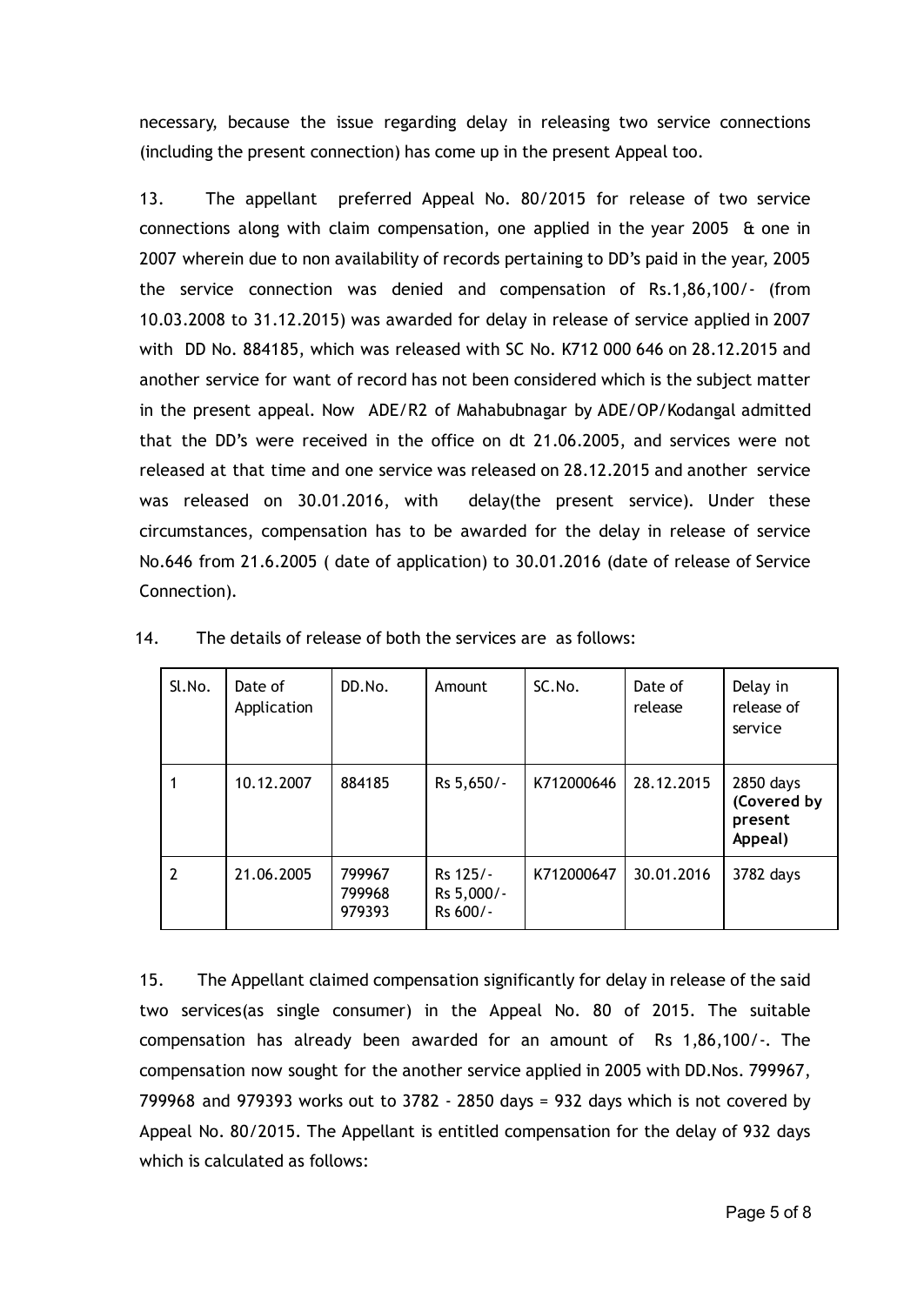# As per Regulation 7 of 2004 Schedule II

| Service Area<br>Standard                      |                                                                                | Compensation payable in case of violation of standard                                        |                                                                                                      |  |
|-----------------------------------------------|--------------------------------------------------------------------------------|----------------------------------------------------------------------------------------------|------------------------------------------------------------------------------------------------------|--|
|                                               |                                                                                | Compensation payable to<br>individual consumer<br>if<br>the event affects<br>single consumer | Compensation payable to<br>individual consumer if<br>a I the event affects more<br>than one consumer |  |
| Application of new connection/additional load |                                                                                |                                                                                              |                                                                                                      |  |
| Connection feasible from existing network     |                                                                                |                                                                                              |                                                                                                      |  |
| Release of supply                             | Within 30 days of receipt<br>of application (along with<br>prescribed charges) | Rs 50 for each day of<br>default*                                                            | One consumer                                                                                         |  |

| 21.9.2005 to 21.9.2006                                   | $=$ 365 days           |
|----------------------------------------------------------|------------------------|
| 21.9.2006 to 21.9.2007                                   | $=$ 365 days           |
| 21.9.2007 to 10.3.2008                                   | $= 172$ days           |
| Total days delay                                         | $=902$ days            |
| Note: this period is not covered<br>by Appeal no 80/2015 | 902X Rs 50=Rs 45,100/- |

### 17. As per Regulation No. 9 of 2013 Schedule II Clause VIII(i)

Processing of application and intimation of relevant charges payable for new connection/sanction of additional load/demand

| All cases - If<br>connection<br>feasible from<br>existing network<br>for release of | Within 3 working days of<br>receipt of application | Rs 100 for each day of<br>default* | One consumer |
|-------------------------------------------------------------------------------------|----------------------------------------------------|------------------------------------|--------------|
| supply                                                                              |                                                    |                                    |              |

\* The compensation payable for delay in release of new service is Rs 50/‐ for each day of default, if the event affects a single consumer. There is no provision for levying penalties for each service of the consumer separately. Hence compensation is levied for both the services relating to one consumer which were delayed from 21.9.2005 to 30.01.2016.

| 31.12.2015 to 30.1.2016                                  | $=$ 30 days          |
|----------------------------------------------------------|----------------------|
| Note: this period is not covered by<br>Appeal no 80/2015 | 30X Rs 100=Rs 3000/- |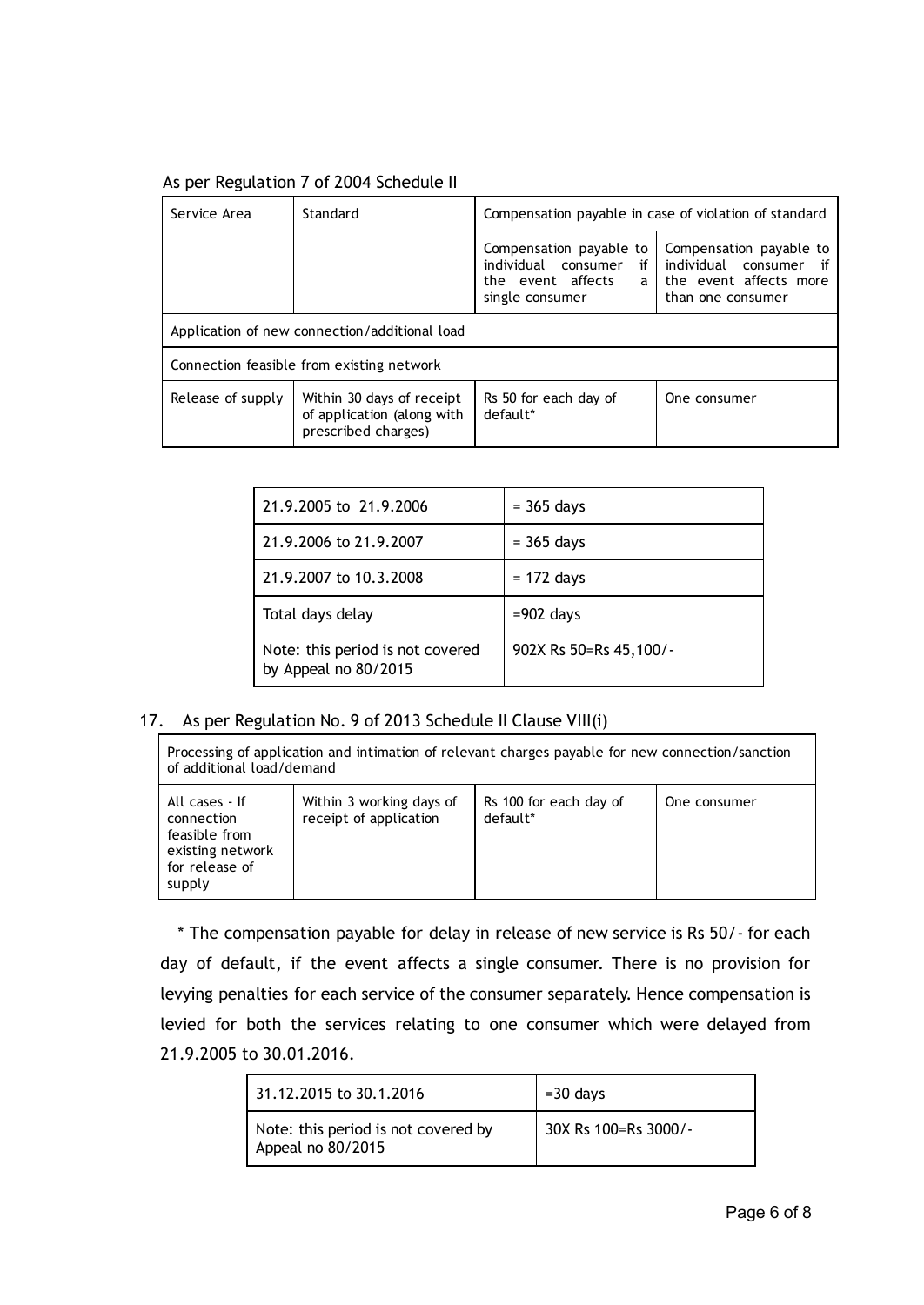| Total amount | $145,100+3000=Rs 48,100/$ |
|--------------|---------------------------|
|--------------|---------------------------|

Therefore, the Appellant is found entitled to and the Respondents are found liable for payment of compensation of Rs 48,100/‐ which shall be adjusted in his future CC bills. 18. In view of the aforementioned reasons, the Appellant is found entitled to compensation of Rs 48,100/‐ only and not as claimed by him. The impugned orders awarding compensation of Rs 3,000/‐ cannot be sustained. Both the issues are answered accordingly.

- 19. In the result:
	- a. the appellant is found entitled to compensation of Rs 48,100/‐ from the Respondents for the delay caused in releasing SC No. 646 recoverable from the DISCOM which shall be adjusted in his future CC bills.
	- b. the DISCOM shall cause an enquiry about the persons responsible for causing delay in releasing the service connection and recover the amount of Rs 48,100/‐ from them.
	- c. the impugned orders are set aside.

20. This award shall be implemented within 15 days of its receipt at the risk of penalties as indicated in clauses 3.38, 3.39, and 3.42 of the Regulation No. 3/2015 of TSERC.

TYPED BY CCO, Corrected, Signed and Pronounced by me on this the 22nd day of July, 2016.

Sd/‐

# VIDYUT OMBUDSMAN

- 1. Sri Kalyan Murthy, Indanoor village, Kodangal mandal, Indanoor post Mahaboobnagar Dist. Cell.No 9949839060.
- 2. The AAE/OP/Kodangal/TSSPDCL/Mahaboobnagar Dist.
- 3. The ADE/OP/Kodangal/TSSPDCL/Mahaboobnagar Dist.
- 4. The DE/OP/Mahaboobnagar/TSSPDCL/Mahaboobnagar Dist.
- 5. The SE/OP/Mahaboobnagar Circle /TSSPDCL/Mahaboobnagar Dist.

### Copy to:

6. The Chairperson, CGRF ‐1, TSSPDCL, GTS Colony, Vengal Rao Nagar, Erragadda, Hyderabad.